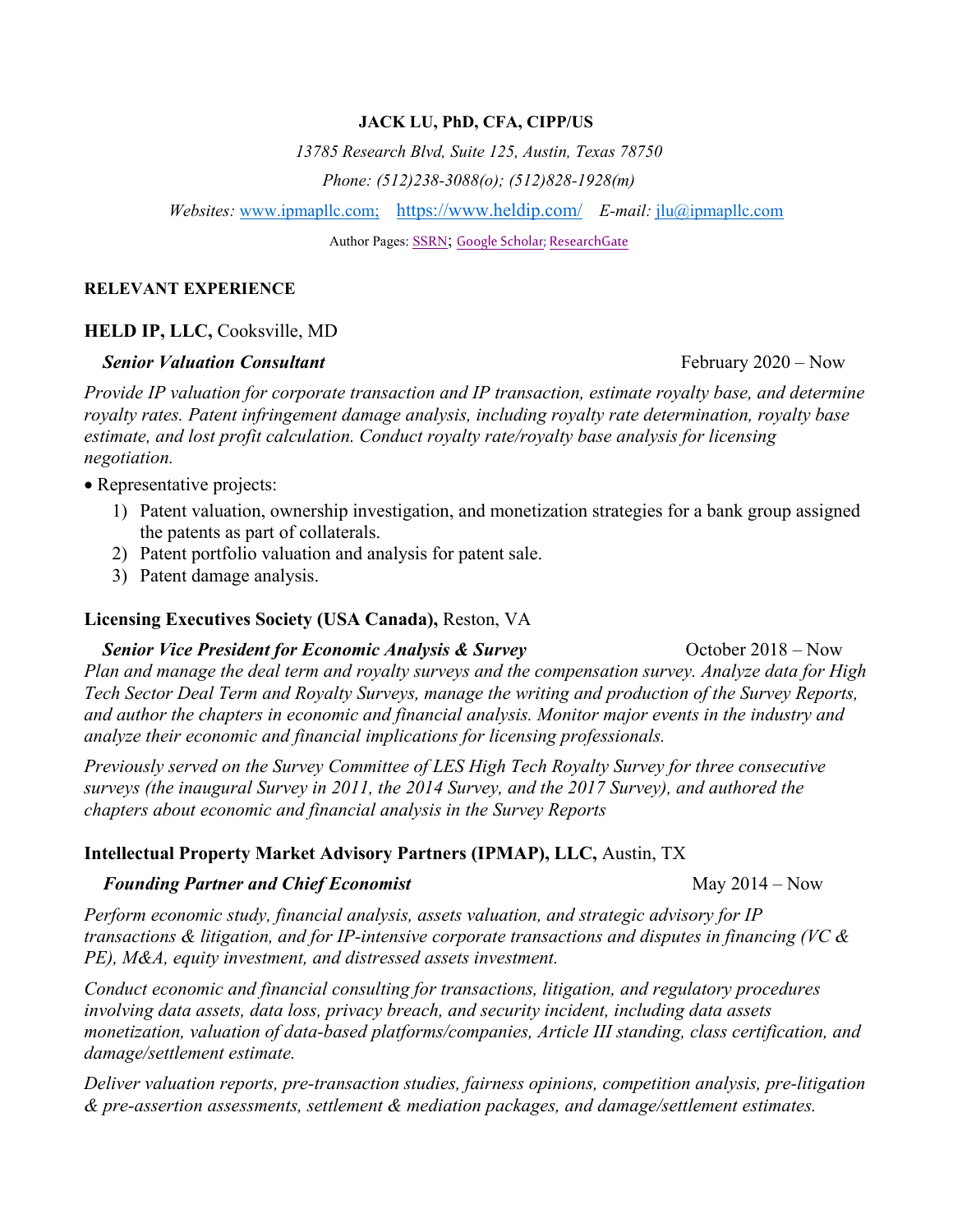- Selected categories of monetization and pre-litigation projects:
	- 1) Pre-acquisition analysis and valuation for patent portfolio acquisition: acquisition cost vs. potential royalties/damage awards.
	- 2) Royalty estimate for litigation financing and patent portfolio acquisition financing.
	- 3) Pre-assertion/pre-litigation estimate and risk analysis: potential damage award/exposure, cost of litigation, cost of acquiring patents for reinforcing current portfolio or for countersuing, and IPR cost and risk/success rate etc..
	- 4) Patent, technology (trade secret and know-how etc.), and data assets valuation for investment analysis, financial reporting, and SEC requirements.
	- 5) Patent, technology (trade secret and know-how etc.), and data assets valuation for various corporate transactions: M&A (acquiring IP assets vs. the company, IP valuation vs. business valuation), IPO, bankruptcy, restructuring/reorganization, distressed assets investment, and VC/PE investment.
- Selected categories of IP litigation projects:
	- 1) Royalty and lost profit damage estimate for settlement and mediation.
	- 2) Damage contentions.
	- 3) Research, analysis, and report drafting for damage expert report.
	- 4) Examples of major topics covered:
		- i) Damage period determination involving apparatus/method claims, direct vs. indirect infringement, product marking, and notice date vs. first infringement date.
		- ii) Impact of non-infringing alternatives/products on royalties and lost profits.
		- iii) Infringing feature/function analysis and demand analysis.
		- iv) Convoyed sales and the impact on royalty rate vs. royalty base.
		- v) Comparable royalty rates and adjustment modeling.
		- vi) SPPU vs. entire product; incremental profit vs. EMV.
		- vii) Royalty rates and base for SEPs vs. standard-practicing non-essential patents: FRAND rate partitioning, patent incremental contribution, patent value vs. tech value vs. standard value.
- On-going research projects:
	- 1) Patent market and monetization strategies.
	- 2) Patent portfolio valuation approaches and methods.
	- 3) Data assets and data platform valuation for transaction and monetization.

# **Applied Economics Consulting Group, Inc.,** Austin, TX.

| <b>Chief Economist and</b>                             |                         |
|--------------------------------------------------------|-------------------------|
| <b>Senior Director for IP Market Advisory Practice</b> | May $2012 - April 2014$ |
| <b>Director of Economic Analysis</b>                   | $2006 -$ May 2012       |
| <b>Senior Economist</b>                                | $2000 - April 2014$     |

*Conducted economic analysis and financial modeling for patent transactions and litigation, including damage analysis, valuation, and revenue or profit forecast. Developed patent monetization strategy, and perform feasibility study for patent acquisition, divestiture, assertion, and litigation. Typical topics include damage estimate, royalty determination, deal structuring, risk & return analysis, payment options & scheduling, cost sharing vs. profit (or revenue) sharing, equity/debt vs. cash payments.*

• Selected categories of non-litigation projects: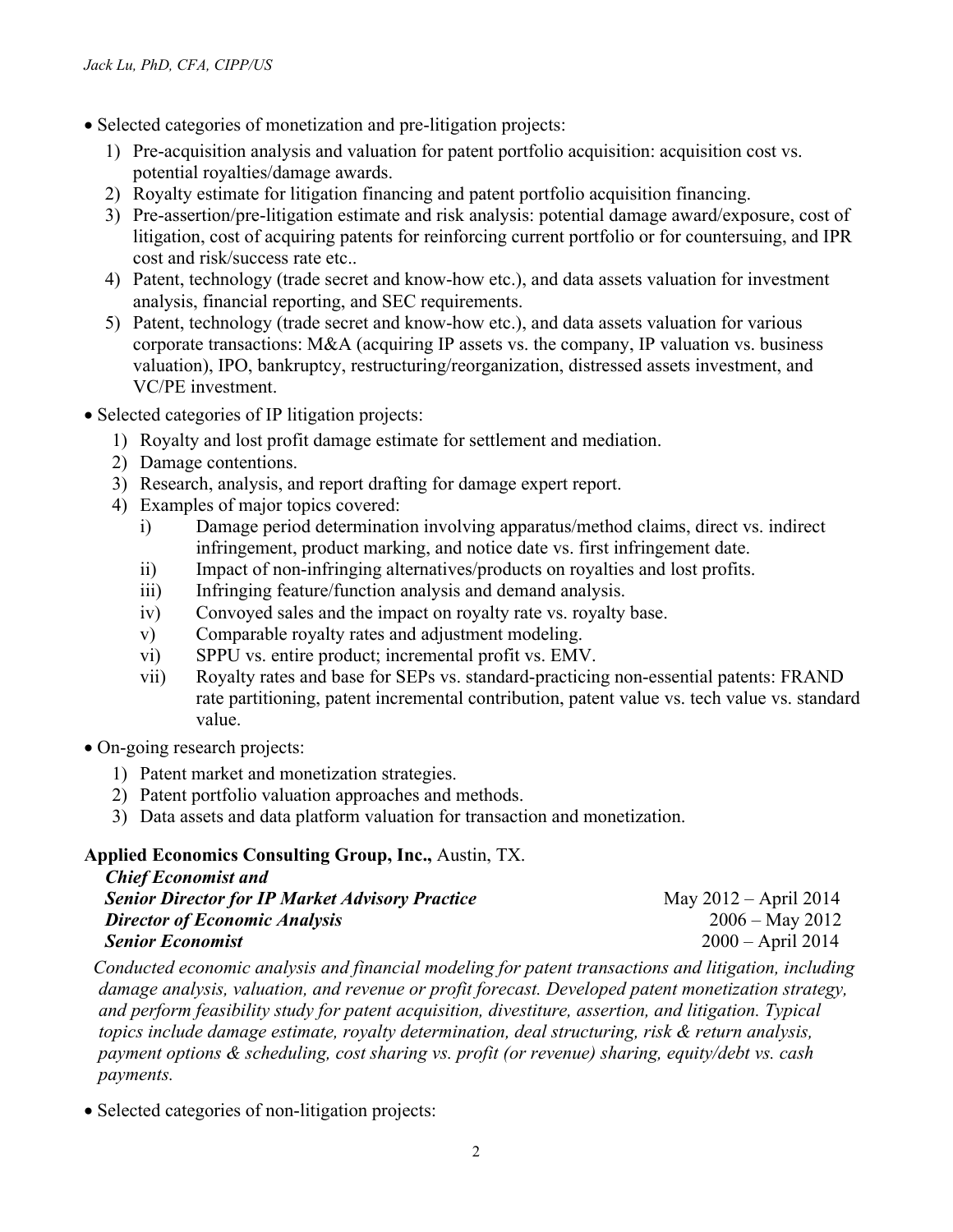- 1) Patent portfolio valuation.
- 2) Patent monetization and licensing advisory.
- 3) Financial distress forecast modeling and advisory.
- Selected categories of litigation projects:
	- 1) Case management.
	- 2) Royalty and lost profit damage estimate for settlement and mediation.
	- 3) Research, analysis and report drafting for IP damage expert report.
	- 4) Research, analysis and report drafting for damage expert reports in antitrust, securities fraud, and contract dispute (including oil and gas related contracts)
- Led the firm's research efforts in intellectual property, antitrust, and financial analysis.

| The American Enterprise Institute, Washington, DC | June to August, 1997 |
|---------------------------------------------------|----------------------|
| Intern                                            |                      |
| The University of Texas at Austin,                | 1995-1999            |

*Research Assistant*

## **EDUCATION**

**PhD in Public Policy.** Concentration: Economic Policy.

The University of Texas at Austin.

**Master of Philosophy.** Concentration: Technology Management.

**Bachelor of Engineering in Electrical Engineering**.

Huazhong University of Science and Technology, China.

**CFA (Chartered Financial Analyst) Charter***,* CFA Institute.

# **CIPP/US (Certified Information Privacy Professional/United States)***,* IAPP

# **REPRESENTATIVE PUBLICATIONS**

Study in Patent Valuations across the Markets of Patent Transaction, Licensing, and Litigation, Part I: "Patent Valuations across Transaction and Licensing Markets", Bloomberg Law, August, 2020.

Study in Patent Valuations across the Markets of Patent Transaction, Licensing, and Litigation, Part II: "Can Big Damages Awards Affect Patent Valuation Dynamics?", Law360 Expert Analysis, August 17, 2020.

"Assessing The Cost, Legal Fallout Of Capital One Data Breach", Expert Analysis, Law360, August 15, 2019.

"Chapter 5: Three Surveys, A Decade Journey: IPR Tax, Alice Shock, and the Dynamics of Licensing Market as Reflected by LES High Tech Royalty Surveys", 2017 High Technology Sector Deal Term & Royalty Rate Survey Report, Licensing Executives Society USA and Canada, March 2019

"Chapter 4: Financial Terms: Descriptive Statistics and Analysis", with Manta Zhang, 2017 High Technology Sector Deal Term & Royalty Rate Survey Report, Licensing Executives Society USA and Canada, March 2019.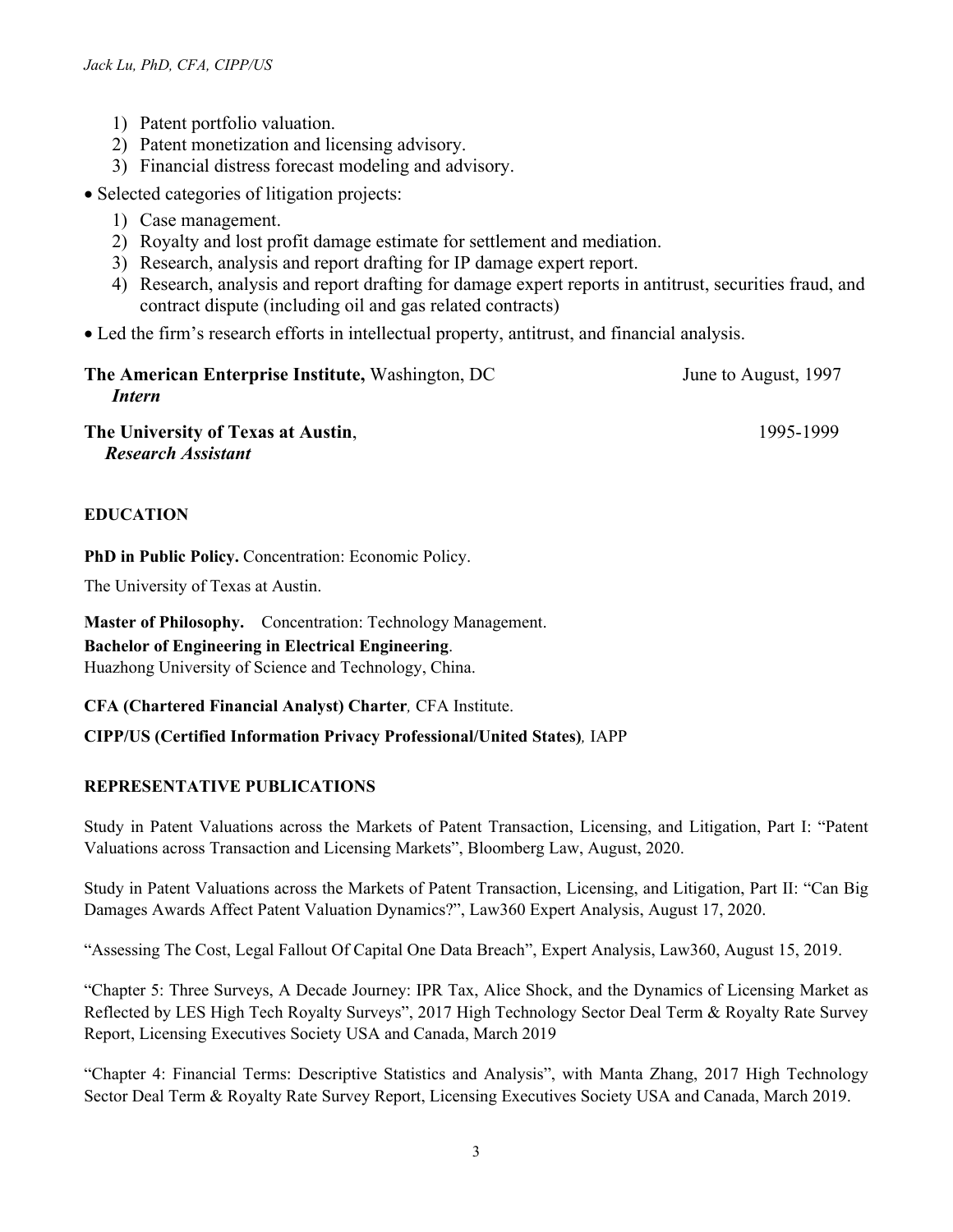"An Augmented Market Approach to Patent Portfolio Valuation", IAM Magazine, Issue 79, September/October 2016.

"Chapter 5. Economic and Econometric Analysis on Key Issues Raised in the 2011 and 2014 Surveys", 2014 High Technology Sector Deal Term & Royalty Rate Survey Report, Licensing Executives Society USA and Canada, October, 2015.

"Chapter 4. Financial Terms: Descriptive Statistics and Analysis", with Manta Zhang, 2014 High Technology Sector Deal Term & Royalty Rate Survey Report, Licensing Executives Society USA and Canada, October, 2015.

"Executive Summary", with Bob Held, 2014 High Technology Sector Deal Term & Royalty Rate Survey Report, Licensing Executives Society USA and Canada, October, 2015.

"Patent Portfolio Valuation As Reflected by Market Transactions: Market dynamics and the impact of AIA and Alice", Les Nouvelles, September, 2015. Also as "Patent Portfolio Valuation as Reflected by Market Transactions: What can we learn from history?" Licensing Economics Review, February, 2015; and as "Patent market dynamics and the impact of Alice and the AIA", IPWatchdog, May 17, 2015. The Chinese version, translated by Min Ding (丁珉), " 美国专利组合定价及专利市场演化", 《电子知识产权》, 2015年第7期.

"Comparison of Royalty Rates, Deal Terms, and Best Practices across the CEEM, High Tech, and Life Sciences Sectors", with Hal Craig, Bob Held, and Deni Zodda; LES Insights Featured Article, featured on LES USA and Canada homepage during the week of March 4 to March 11, 2013.

"Decompose and Adjust Patent Sales Prices for Patent Portfolio Valuation", Les Nouvelles, March 2013. A brief version of the paper was published as "Patent Portfolio Valuation: Bubbles, Trolls, and Strategies" on Licensing Economics Review, December 2012.

"The Myths and Facts of Patent Troll and Excessive Payment: Have Non-Practicing Entities (NPEs) Been Overcompensated?" Business Economics, Vol. 47, No. 4, October 2012.

"Profitability and Royalty Rates Across Industries: Some Preliminary Evidence", with Jon Kemmerer, KPMG Global Valuation Institute Publications, October 2012.

"Financial Terms: Descriptive Statistics and Analysis", Chapter 5, Final Report of the Inaugural High Tech Royalty Survey, Licensing Executive Society, March 2012.

"Economic and Econometric Analysis on Major Issues in Survey", Chapter 6, Final Report of the Inaugural High Tech Royalty Survey, Licensing Executive Society, March 2012.

"The Economics and Controversies of Nonpracticing Entities (NPEs): How NPEs and Defensive Patent Aggregators Will Change License Market", Part I and Part II, March and June issue, Les Nouvelles, 2012.

"Intangible Assets Valuation by License Market and Stock Market: Cross-Industry Analysis based on Royalty Rate and Tobin's q", les Nouvelles, June, 2011.

"Does Upfront Payment Reduce Running Royalty Rate? Theoretical Perspectives and Empirical Analysis", les Nouvelles, September, 2010.

"25% Rule Still Rules: New Evidences from Pro Forma Analysis in Royalty Rates", Licensing Economics Review, April, 2010, and les Nouvelles, March, 2011.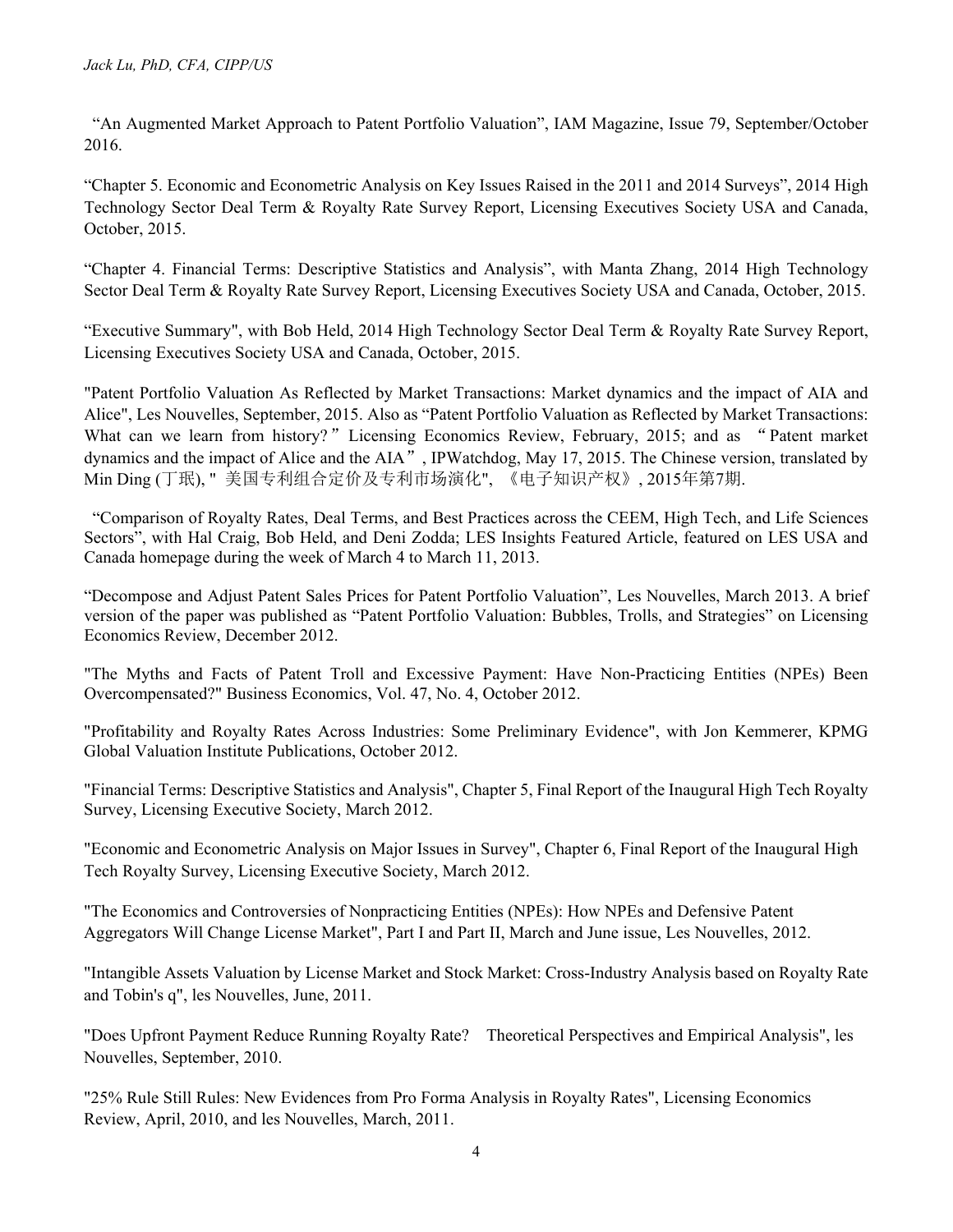"Royalty Rate and Industry Structure: Some Cross-industry Evidence", with Stephen Becker, presented at the Annual Conference of the International Academy of Business and Economics, Las Vegas, 2009..

"The Impact of Regulatory Intervention in Stock Options Backdating Disclosures", with Stephen Becker, 2007 Oxford Business & Economics Conference, Oxford University, UK, 2007.

"Measuring the Evolution of Inequality in the Global Economy ", with James Galbraith, Chapter 8 of the *Inequality and Industrial Change: A Global View,* edited by J. Galbraith and Maureen Burner, Cambridge University Press, 2000.

"Economic Regionalization, Inequality, and Financial Crisis", with James Galbraith, Chapter 9 of the *Inequality and Industrial Change: A Global View,* edited by J. Galbraith and Maureen Burner, Cambridge University Press, 2000.

"Cluster and Discriminant Analysis on Time Series as a Social Science Research Tool", with James Galbraith, Chapter 16 of the *Inequality and Industrial Change: A Global View,* edited by J. Galbraith and Maureen Burner, Cambridge University Press, 2000.

"Sustainable Development and the Open-door Policy in China (1978-1999)", with James Galbraith, Council for Foreign Relations, 2000. Also in *The Bridge to a Global Middle Class,* Walter Russell Mead and Sherle Schwenninger, eds., Springer/Kluwer Academic Publishers, January 2003.

"How Surprising Was Asian Currency Crisis? A Cluster Analysis on Major Macroeconomic Indicators ", 1999. First draft presented at the Pacific Rim Allied Economic Organization Conference at Bangkok, Thailand, January 1998.

## **SELECTED PRESENTATIONS, COMMENTS, AND OTHER ACTIVITIES**

Quoted in "Investors Eye Patents After 'Extraordinary' Damage Awards Run", Bloomberg Law, by Matthew Bultman, November 6, 2020.

Speaker, "The Alice Shock: The Impact of Alice on Licensing Market and Software IP Licensing", Patent Masters™ Symposium - Alice Five Years Later", Washington DC, June 25, 2019.

Speaker, "Value IP Assets Using Market Data from High Tech Royalty Surveys", HIGH TECHNOLOGY SECTOR BUSINESS MEETING & LUNCHEON, moderated by Bob Held, President & Chairman of the Board Licensing Executives Society USA & Canada (LES); LES USA Canada Annual Meeting, October 17, 2018, Boston.

Panelist, "LES 2017 High Tech Royalty Rate Survey Results and status of EU FRAND jurisprudence based on recent Court Cases", Licensing Executives Society International Annual Conference, May 1, 2018, San Diego.

Co-presenter (with Bob Held), "High Tech Sector: Royalty Rate and Deal Terms Survey", Licensing Executives Society US and Canada, webinar, March 29, 2018.

Panelist, "LES High Tech Sector Royalty Rate & Deal Terms Survey 2017 – Preliminary Analysis", presented "Part II: Economic and Financial Analysis", Licensing Executives Society USA and Canada Annual Meeting, October 25, 2017, Chicago.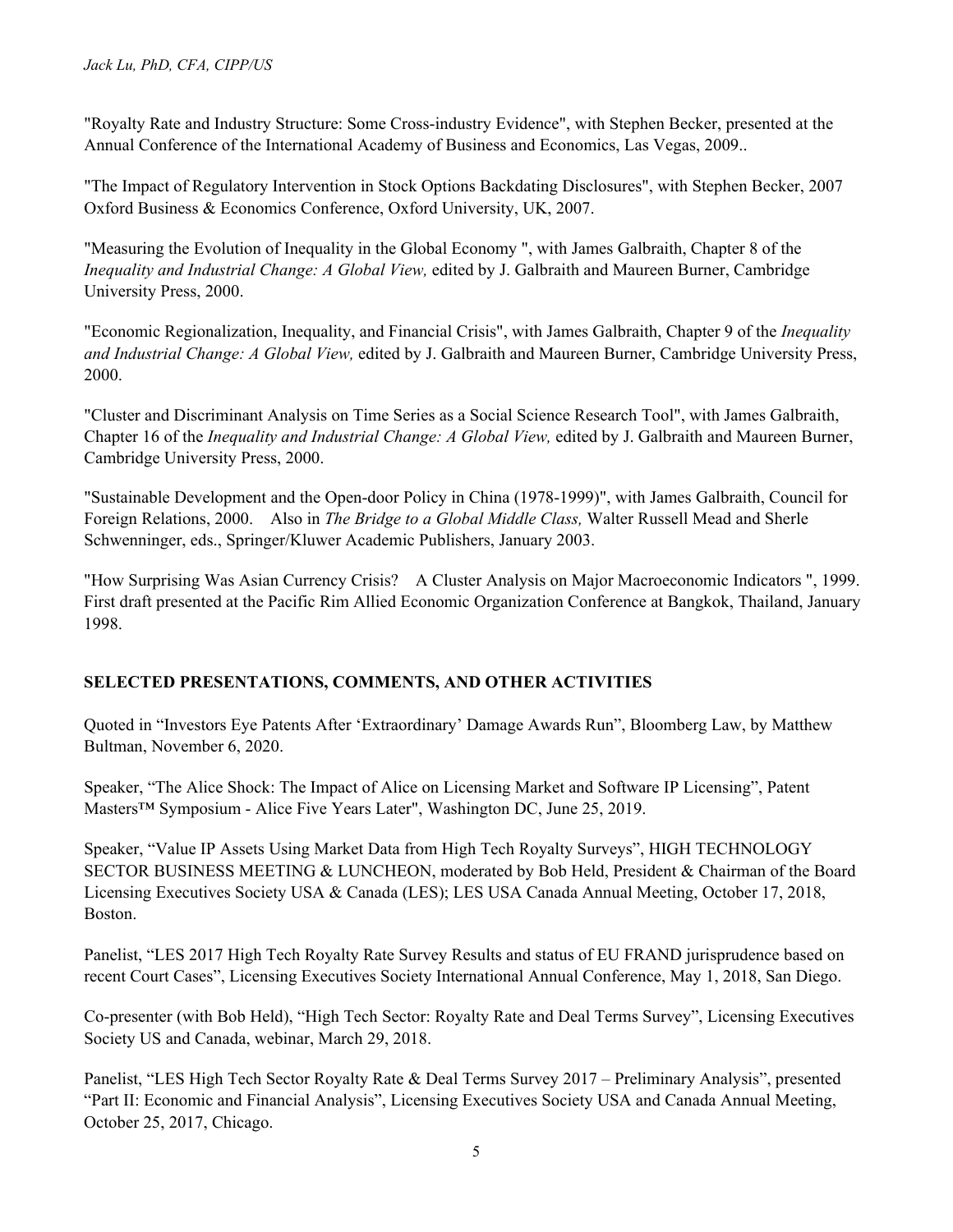Speaker, "Bridge the Gap: An Augmented Market Approach to Patent Portfolio Valuation", a webinar for LES, October 6, 2016.

Moderator, "Extincting Dinosaur or Re-emerging Phoenix: The Future Role of NPE in Patent Market and Patent Litigation", LES Spring Meeting, April 28, 2016, Houston.

Moderator, "The Future of NPE Business Model: Will 2015 Be the Cretaceous for NPE?", LES Spring Meeting, May 14, 2015, La Jolla.

Panelist, "LES High Tech Sector Royalty Rate & Deal Terms Survey 2014", webinar, Licensing Executives Society USA and Canada, March 18, 2015

Panelist, "PUTTING INNOVATION AND IP AT THE HEART OF YOUR BUSINESS: IP Strategy - key part of company's corporate strategy", London IP Summit, October 13, 2014, London Stock Exchange.

Speaker and Co-moderator, "Workshop 6: High Tech – 2014 LES High Tech Sector Royalty Rate & Deal Terms Survey: Preliminary Analysis and Results", LES USA & Canada Annual Meeting, October 7, 2014, San Francisco.

Panelist and Panel Coordinator, "Workshop 3: High Tech – A Year After the GAO NPE Litigation Report: Its Impact on IP Industry and the Future of NPE Litigation", LES USA & Canada Annual Meeting, October 6, 2014, San Francisco.

Panelist, "Special Techniques and Insights when Valuing Intellectual Property Transactions: From Early Stage to Maturity", Concurrent Mini-plenary Session B, 10:30 am – 12:00 pm, LES Annual Meeting at Philadelphia, September 23, 2013.

Panelist, "Patent Market and Monetization: Valuation, Liquidity, and Other Challenges", Workshop 1-C, 2:00pm – 3:15pm, LES Annual Meeting at Philadelphia, September 23, 2013.

Moderator and Discussant, "Panel Discussion: Important Economic and Financial Decisions in IP Monetization and Assertion", 11:30am to 1:00pm, LES Austin Chapter, September 13, 2013.

Interviewed as an IP monetization expert in "Get Smarts - Can a Savvy Focus on Intellectual Property Generated Alpha?", a cover-highlighted article on CFA Magazine, November/December, 2012.

Awarded a grant by KPMG Global Valuation Institute to update an earlier research on profitability and royalty rate, May to October, 2012.

Panelist, "Interpret and Apply Market Prices for Patent Portfolio Valuation" in the Workshop Session "Valuation for Financial Reporting and its Impact on Licensing Deals and Patent Litigation", October 16, LES USA and Canada Annual Meeting, October 14-17, 2012, Toronto.

Panelist, "Comparison of Royalty Rates, Deal Terms, and Best Practices across the CEEM, High Tech, and Life Sciences Sectors"; October 16, LES USA and Canada Annual Meeting October 14-17, 2012, Toronto.

Speaker, "Mass Aggregators, NPEs and Patent Trolls: Threat, Opportunity or Both for University TTOs" Technology Transfer Tactics webinar, July 27, 2012. Slides available at www.technologytransfertactics.com.